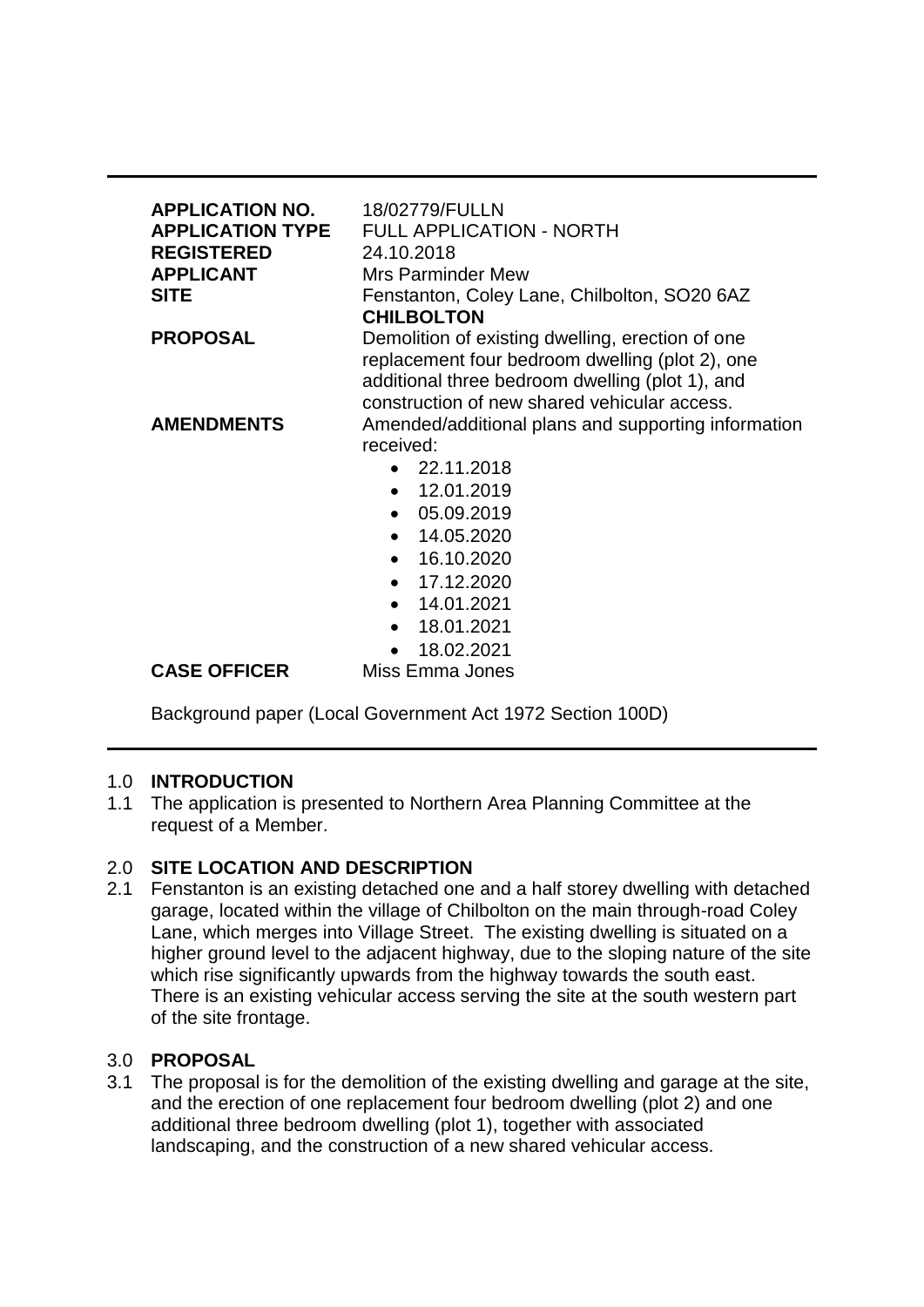- 3.2 The proposal consists of two detached dwellings in place of the existing dwelling and detached garage, of 2.5 storeys in height and of identical scale and form but with contrasting external wall materials, consisting of brickwork and tile hanging, and clay tile roofs. Internally, proposed plot 2 would have four bedrooms, utilising the roof space to provide a guest bedroom. Proposed plot 1 would have three bedrooms, and would not provide accommodation in the roof space, with no internal staircase serving this space. The proposed dwellings would sit side by side on the plot, albeit slightly staggered, with a minimum set back from the adjacent road of approximately 17m. The proposed dwellings would have a ridge height of approximately 8.7m, a maximum width of approximately 11.2m and a maximum depth of approximately 14.8m. To the rear of the proposed dwellings, site levelling would take place to provide terraced areas to respond to the sloping nature of the site. To the front of the proposed dwellings, a car parking area for 7 cars would be provided to serve the proposed dwellings, which would be accessed via a new shared vehicular access from Coley Lane. The front of the site would be landscaped.
- 3.3 Amended plans have been submitted during the consideration of the application, incorporating the following revisions to the original scheme;
	- Proposed dwellings re-positioned further back within the site;
	- Two detached garages to the front of the proposed dwellings removed from the proposal;
	- Amendments to the external materials so that each of the proposed dwellings are different;
	- Roof light windows omitted from the front elevations of the proposed dwellings;
	- Ground area of the proposed dwellings reduced resulting in a reduction in the depth of the proposed dwellings and the width of their rear projections;
	- Provision of one shared vehicular access as opposed to two separate accesses as originally proposed;
	- Vegetation retained at the front of the site:
	- Reduction in the number of bedrooms in proposed plot 1 from four to three, as a result of removing the internal staircase leading to the roof space, and the removal of the guest bedroom;
	- Addition of one car parking space to serve proposed plot 2, to total 4 spaces.
- 3.4 Additional supporting information has also been submitted during the consideration of the application to address matters in respect of the following;
	- Highways;
	- Biodiversity and pollution;
	- Trees:
	- Landscape:
	- Plot analysis.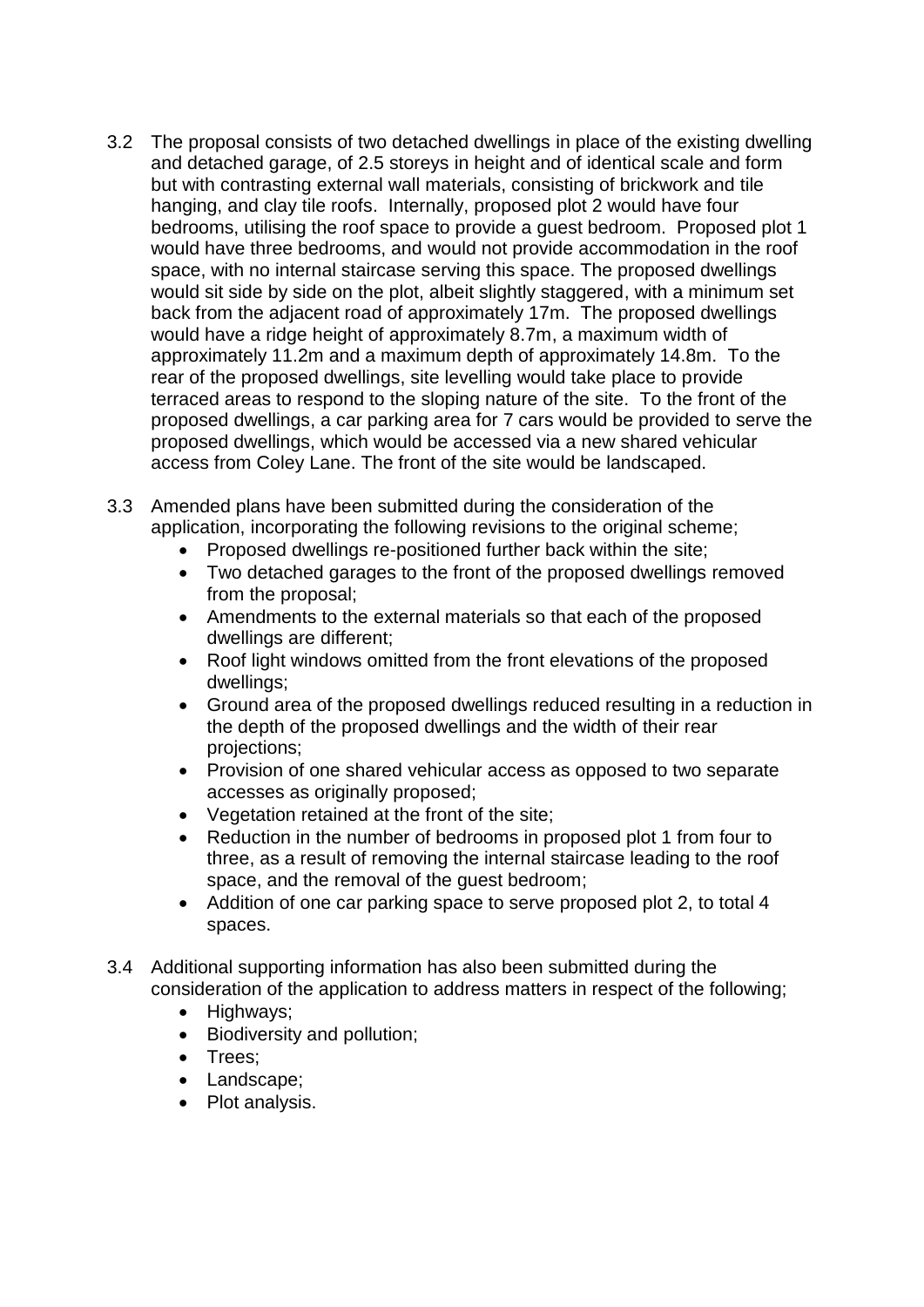## 4.0 **RELEVANT HISTORY**

4.1 18/00380/FULLN; Demolition of existing dwelling, erection of one replacement dwelling and garage, one additional dwelling and garage, and construction of vehicular access – Withdrawn - 09.04.2018

### 5.0 **CONSULTATIONS**

- 5.1 **Landscape**; No objection subject to conditions
- 5.2 **Trees**; No objection subject to conditions
- 5.3 **Ecology**; Suggested conditions
- 5.4 **Highways**; No objection subject to conditions
- 5.5 **Natural England**; No objection subject to conditions and securing appropriate mitigation
- 6.0 **REPRESENTATIONS** Expired 02.02.2021
- 6.1 **Chilbolton Parish Council**; Objection, summarised as follows;
	- Design of the two proposed properties, with 4 but possibly 5 or 6 bedrooms, is neither in character nor appropriate with this area of Coley Lane. Look like townhouses and would be better suited to a city setting. Too large and imposing. The height and mass would not sit sympathetically within the current street-scene. Over-development;
	- Development would be making use of the garden which is contrary to local policies;
	- Development would be contrary to the needs of local people within Chilbolton and the Housing Needs Survey. Survey found that Chilbolton needs smaller dwellings, mainly 1 to 3 bedroom properties, suitable for first time buyers and those downsizing, there is no need for large detached dwellings like those proposed;
	- Proposed new dwellings would have an adverse effect on neighbouring properties especially Ryedale which would be totally overlooked causing an unacceptable loss of privacy both to their dwelling and their garden. Ryedale will suffer overshadowing and loss of light to their garden. Ryedale is closer to the proposed properties than is shown on the plans;
	- The two new dwellings would be built very close together; overlooking each other and causing a lack of privacy;
	- Not convinced that the parking/garaging arrangements are adequate for what are effectively 5/6 bedroom houses. Do not believe that vehicles will be able to manoeuvre safely in the space allowed;
	- Serious concerns for any vehicles trying to join Coley Lane at this point. The site is situated on a very narrow and dangerous part of Coley Lane between two blind bends. There is very little room for two vehicles to pass each other at this point of the road. Recently there was one vehicle accessing Fenstanton if these properties were to be built there would be numerous vehicle movements. This would severely impact on the safety of all road users at this point of Coley Lane including motorists, cyclists, pedestrians and horse riders;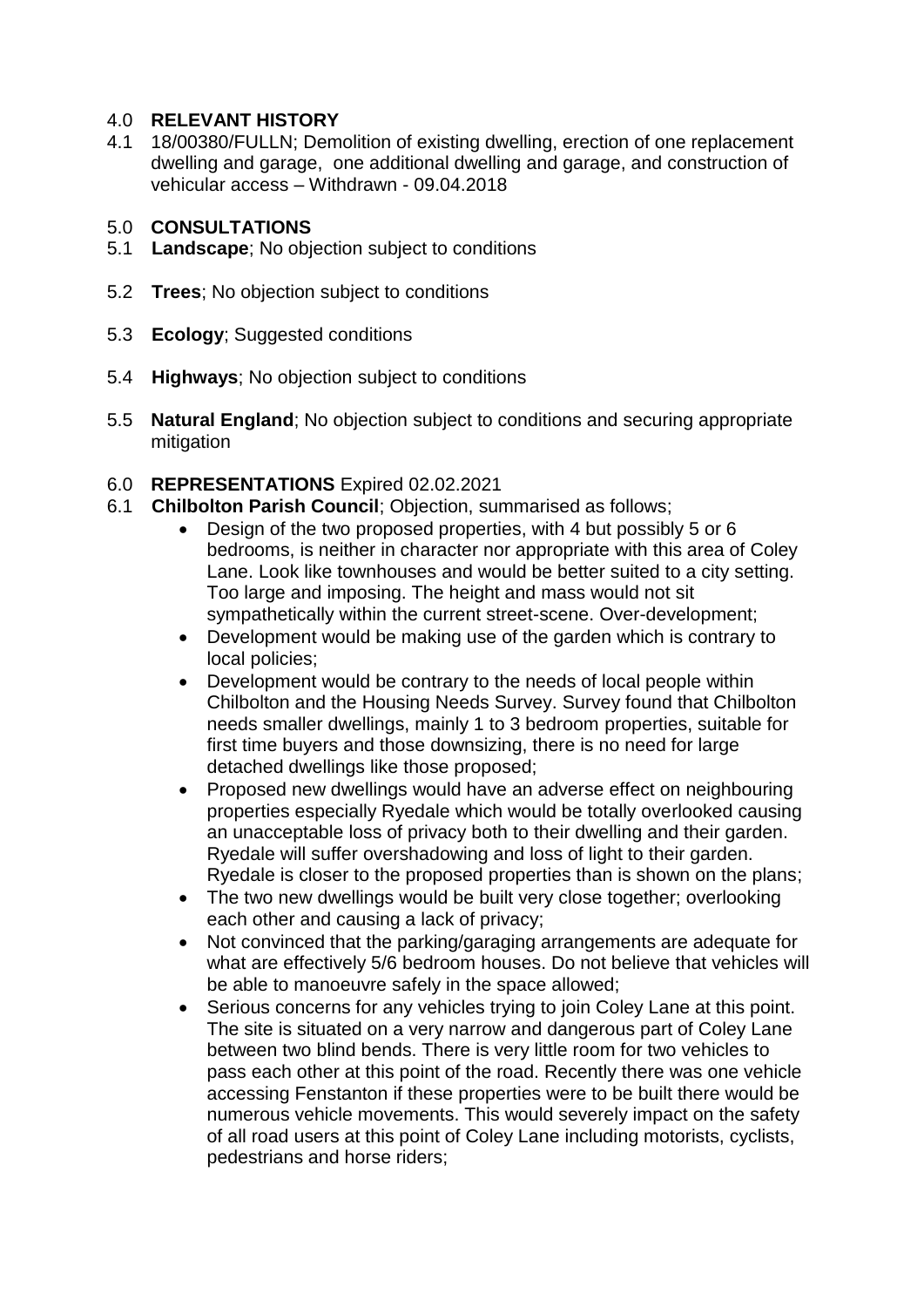- Technical note is incorrect and states that the speed limit along Coley Lane is 30mph. The whole of Chilbolton village is a 20mph speed zone. The survey was undertaken when the road was closed/narrowed or when traffic lights were in place in order for broadband/telephone/cable TV to be installed. The traffic would have been significantly more if the road had been open. Traffic survey cannot be relied upon and should be repeated;
- Photos appear not to have been taken from the site of the proposed access but from the existing access. Both photos have been taken with a wide-angle lens which gives a false impression of greater distance than the actual visibility. Whilst the visibility to the east is broadly satisfactory, the visibility towards the west, in the direction of Station Road is wholly inadequate. The nature of the dangerous bend at this point on Coley Lane is clearly visible. The proposed access is likely to be dangerous both to vehicles, and more so for cyclists and pedestrians trying to exit from the access and also for pedestrians, cyclists, horse-riders, in particular, using Coley Lane as well as for other passing traffic;
- In order to construct the proposed dwellings there would need to be a great deal of material removed from the site resulting in hugely increased vehicle movements. A significant number of lorries would be needed to remove the spoil from the site. This will cause increased danger at this part of Coley Lane;
- Already been significant clearance at Fenstanton including the felling of trees;
- Evidence of bats roosting in the current property. Would want to see all the necessary precautions and regulations followed during any demolition/building process;
- In the surrounding area slow worms and hedgehogs are known to be present. We would want them to be protected during any demolition/construction;
- Plans enclosed within the Applicant's Plot Analysis Report are incorrect and show Fenstanton wrongly including some land that is owned by the adjoining property 2 Chestnut Corner. This means that the size of Fenstanton is wrongly shown as being larger than is legally the case. This error is of great concern as the report forms the basis of calculations as to relative plot sizes in the area.
- The Title to 2 Chestnut Corner includes a section at the southern end of the garden to Fenstanton. The Fenstanton plot is considerably shorter than shown on the Applicant's documents. The Site Location Plan correctly shows the boundary of Fenstanton. The report is legally incorrect and at best misleading. The result is that all calculations as to plot size and how Fenstanton's plot compares to other plot sizes in the locality are wholly wrong as they are based on a plot that is much larger than is legally the case. This could have led to TVBC deciding the application on the basis of incorrect information and moreover members of the public not having all necessary information to assess and make any views known. Applicant is wholly aware that the Report plans show the incorrect plot size having been so informed some years ago when the property was purchased.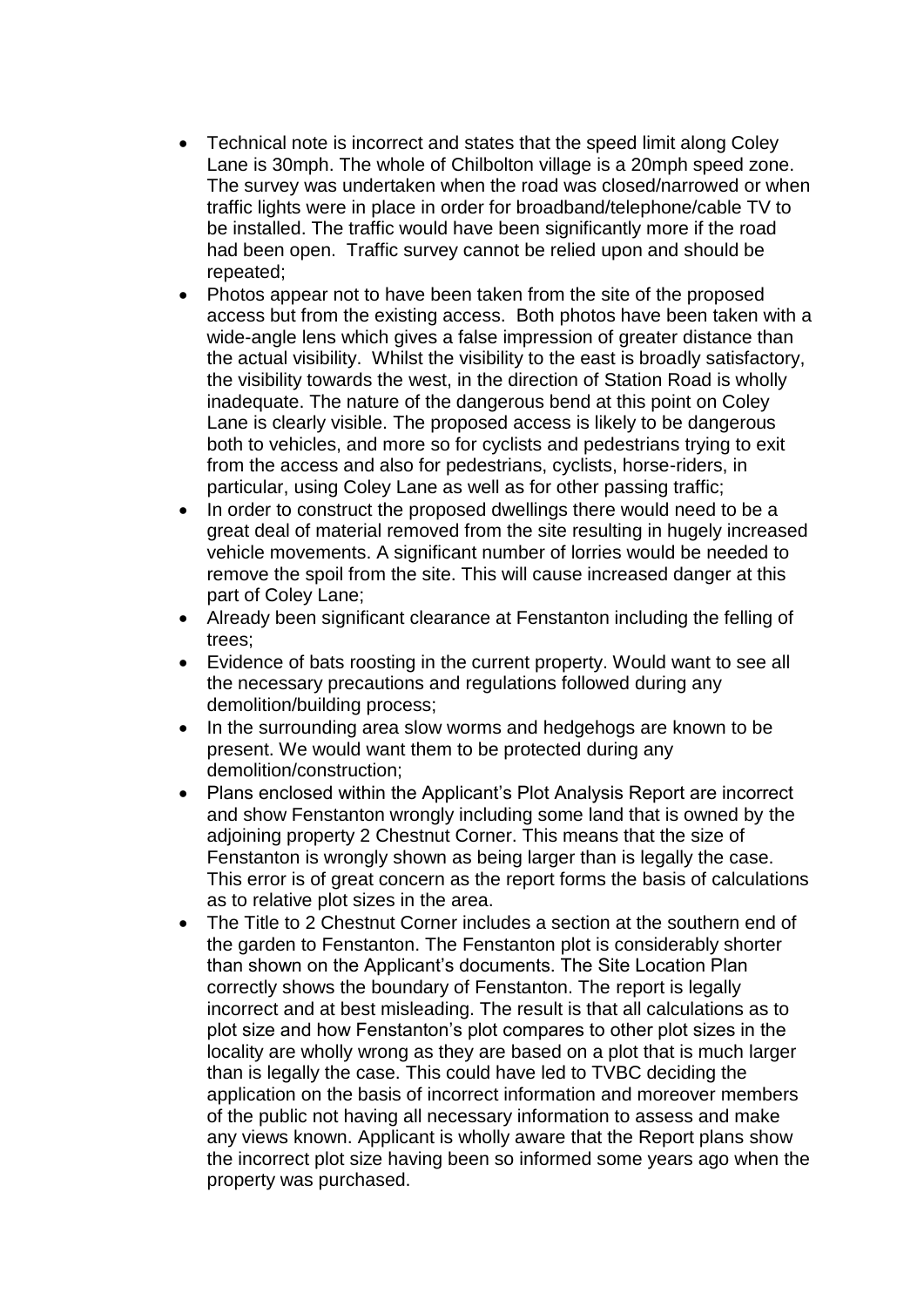- 2 Chestnut Corner have not been notified by TVBC of this application either in relation to the latest amendments or at all. As owners of an immediately adjoining property they should have been notified;
- The application contravenes the Chilbolton Neighbourhood Development Plan (CNDP). The CNDP has completed all but its Referendum stage, which due to the Covid 19 pandemic cannot now be held before May 2021. A Decision Statement was published by TVBC on 10 June 2020 and as such TVBC Planning Department is now obliged to give the CNDP significant weight in its decision making in relation to this planning application;
- Specifically the application fails to comply with the Policies of the CNDP as follows;
- HD1 proposals are in reality 6 bedroom houses;
- HD5 The replacement dwelling and the new dwelling only propose 3 spaces each. There should be 4 car parking spaces each within the curtilage. The provision of only 3 spaces per plot does not adequately allow parking for visitors and importantly delivery drivers or tradesman without the need to overflow onto the road. No mention of any drainage systems. Revised position of the access is at the position of a surface water drain which regularly floods in the event of heavy rain and is frequently blocked by mud and other debris. Proposal will exacerbate this drainage and flooding issue and will further compromise the safety of other road users especially pedestrians.
- HD3 Two 4-6- bed houses so close to each other on this plot at this particular position on the rural Coley Lane and instead of the substantially camouflaged existing dwelling does not conserve the character of the surrounding area. The density is greater and the style very suburban. The site will be opened up far more and the existing hedges and trees which enhance the rural character fronting the lane lost;
- HD4 The detail of the design requirements contained within this Policy should be met in full;
- Question why the Nutrient Neutrality report assumes occupancy of both houses at only 2.4. These are 4 to 6 -bedroom houses and the minimum occupancy is more likely to be at least 4 persons per household. This would mean the figures in the Nutrient Neutrality Report are too low and incorrect in their conclusion and would not result in a net reduction but rather an increase in nitrogen arising from both developments.
- 6.2 **14 x letters**; Objections and comments from Coles Croft, Ryedale and Meadow View (Coley Lane); Abbotts Mead (Village Street); 2 Chestnut Corner and Chestnut Corner (Station Road); Beech House 6A Paddock Field; Lushoto (River View Close) summarised as follows;
	- Overlooking of Ryedale and adjoining properties from proposed rear and side windows, including patios/gardens;
	- Proposed houses out of character with adjoining properties and others in village, due to scale and bulk. Would be more imposing than surrounding properties and overbearing;
	- Stark contrast to existing dwelling which has low and unobtrusive profile;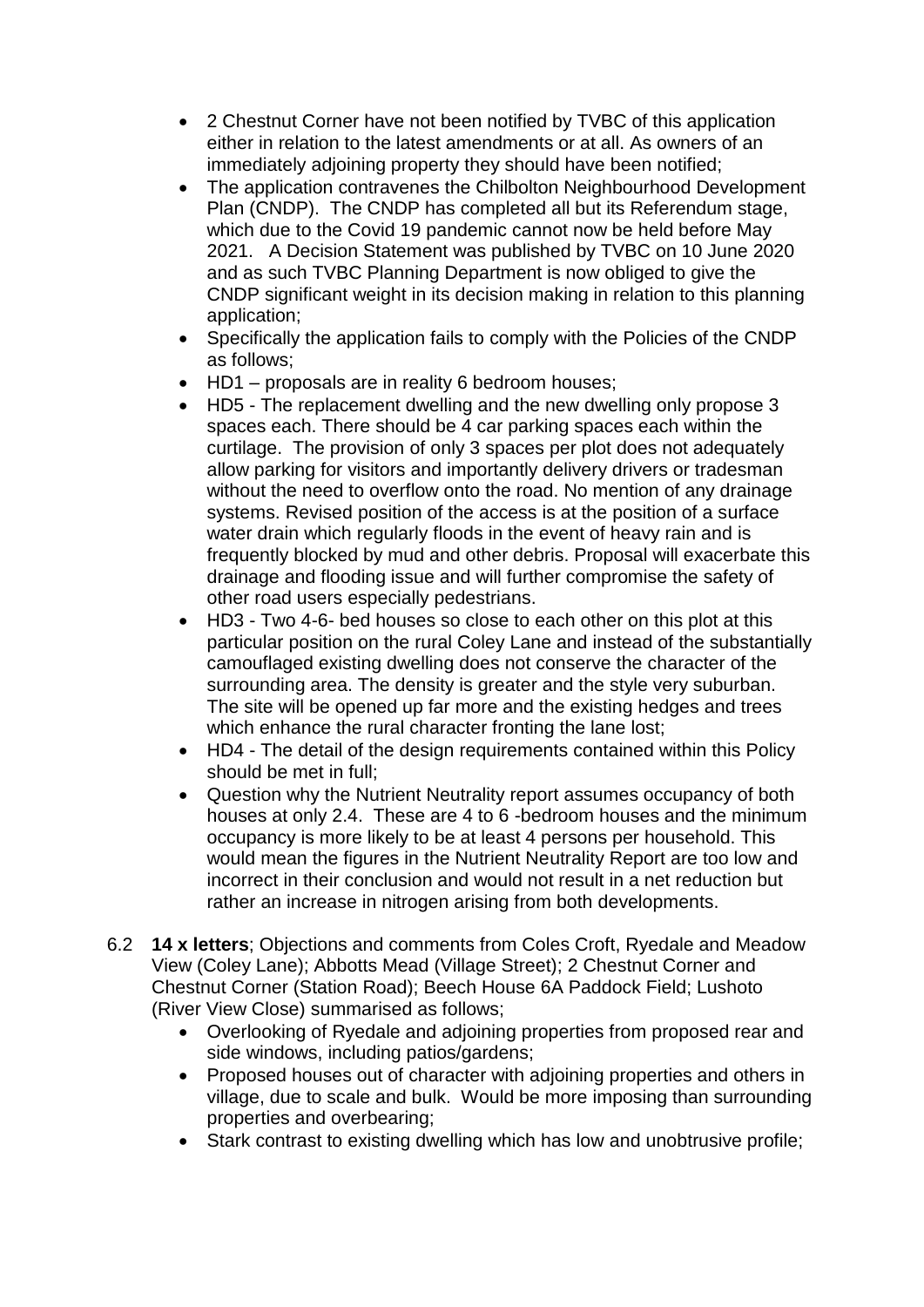- Other recent developments accessed from Station Road not Coley Lane so have little effect on traffic through the village;
- Substantial increase in housing, more intensive than elsewhere on main road through village;
- Increase in resident, service and delivery activity;
- Proposed properties on narrow section of road, on a corner with poor visibility/blind bends and no pavement. Coley Lane used by pedestrians, cyclists, dog walkers and horse riders, not just vehicles. Always been hazardous for cars, cyclists and pedestrians despite introduction of 20mph limit. Proposal and associated traffic will increase the risks;
- Unlikely that traffic survey provides representative data due to road closures. Incorrectly refers to speed limit of road as 30mph not 20mph;
- Housing Needs Survey for Chilbolton indicates need for affordable houses with 1 to 3 bedrooms;
- Disruption and risks to traffic through village during site preparation and construction;
- Contrary to Chilbolton Village Design Statement in terms of design and height, and need for smaller dwellings;
- Whilst proposed roof lines will be no higher than Ryedale, the bulk of these houses will create an 'urban' look to this part of the village;
- In order to maintain visibility the front hedging will need to be very low which will further exacerbate the overdeveloped appearance;
- Four bedroom houses with studies and cinema rooms are the very opposite of what the village needs;
- Difficult to imagine how turning room will be possible if there is more than one car parked on the proposed drives, risking drivers trying to reverse out. This will inevitably happen when occupants of these houses have guests;
- The new dwellings will overlook each other;
- No objection to two properties being built on this site but they need to be of the type the village needs and in keeping and in sympathy with adjoining properties;
- Overdevelopment of site, highly visible from the street view and in relation to neighbouring properties;
- Proposed development would use a significant part of the existing garden land to the front of the site, contrary to planning guidelines;
- Style and imposing character of proposed dwellings are out of place in this location and will detract from the character, function and quality of the area;
- Proposal will create wholly unnecessary and extremely dangerous conditions on Coley Lane;
- All neighbouring houses have substantial gardens/land/screening from Coley Lane, maintaining its country village character;
- This part of Coley Lane has a Sylvan character. Removal of remaining trees and woodland shrubs will destroy any woodland feel that remains;
- Contrary to Chilbolton Neighbourhood Development Plan in respect of bedroom numbers and parking spaces, and policies HD1, HD5, HD3, HD4, HD6;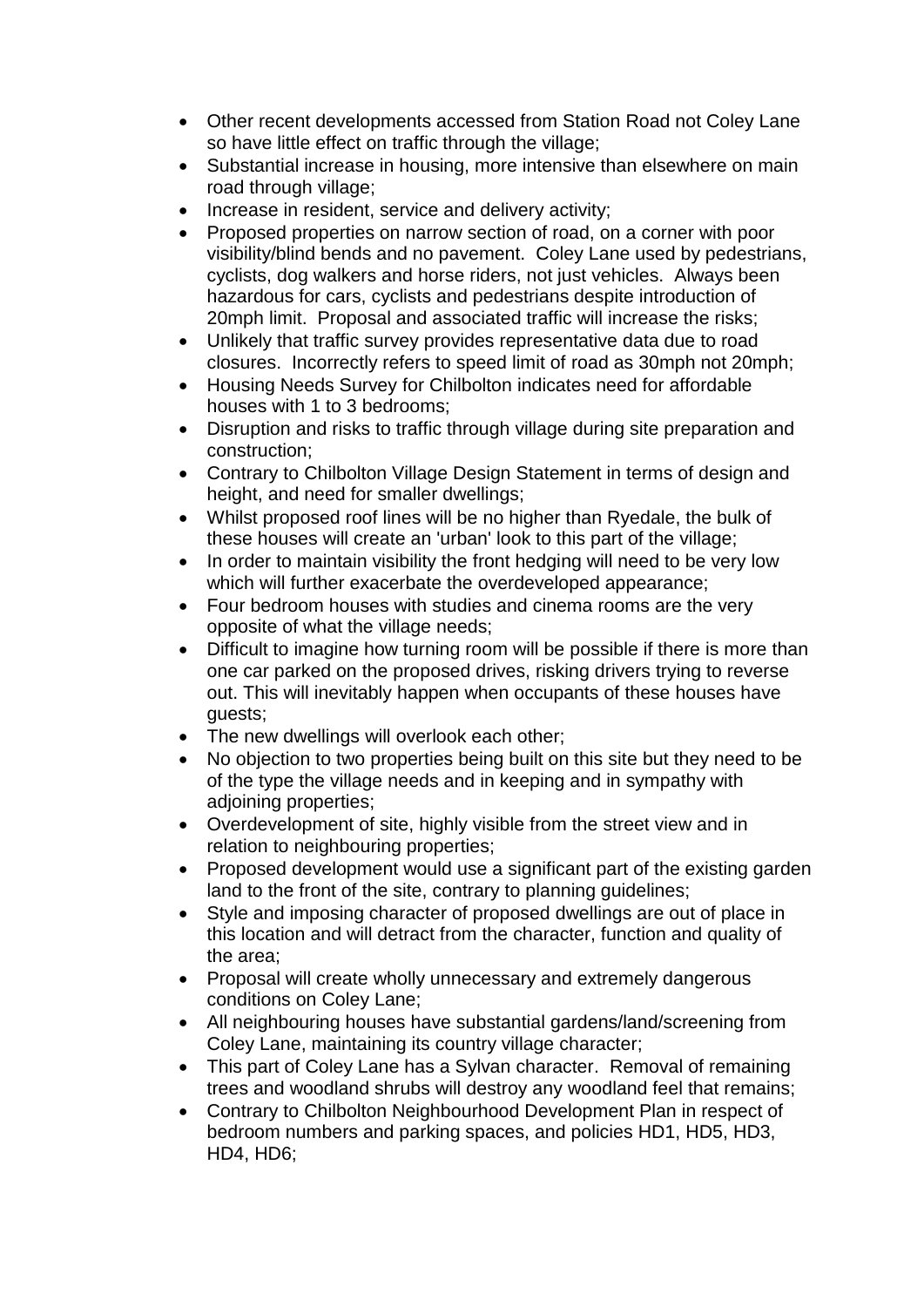- Drain in front of Fenstanton regularly floods and additional run off from large expanse of tarmac will exacerbate this;
- Plot shown on the site plan is not wholly owned by the applicant. Consequently the plot size calculations stating that the plot is similar in size to adjacent properties is inaccurate;
- Calculation of average plot sizes does not take account of the more rural character of Coley Lane;
- Coley Lane leads into the main village Conservation areas of one of the most attractive villages in Hampshire and high standards of design should be expected;
- Light will be blocked to patio area at Ryedale;
- Plans do not correctly depict Ryedale;
- No maintenance carried out and existing hedge is out of control with pieces of fence felled. Proposals must include felling overgrown hedging plants and replacement of Chestnut Corner boundary fence. Trees at rear border need to be pollarded or felled;
- Question whether full extent of visibility splay is owned by development and can be maintained in the future;
- Lushoto has been omitted from plot size/width calculations. If included this would have altered the overall picture to the detriment of the applicant in terms of average plot size/width in Coley Lane. Calculation includes houses in other areas of the village. Relevance is dubious/questionable when considering the character of Coley Lane.

## 7.0 **POLICY**

7.1 Government Guidance

National Planning Policy Framework (NPPF) National Planning Practice Guidance (NPPG)

- 7.2 Test Valley Borough Revised Local Plan (2016)(RLP)
	- COM1: Housing Provision 2011-2029
	- COM2: Settlement Hierarchy
	- E1: High Quality Development in the Borough
	- E2: Protect, Conserve and Enhance the Landscape Character of the Borough
	- E5: Biodiversity
	- E7: Water Management
	- E8: Pollution
	- LHW4: Amenity
	- T1: Managing Movement
	- T2: Parking Standards

## 7.3 Chilbolton Neighbourhood Development Plan (NDP)

- EN2: Trees and Hedgerows
- HD1: Housing Scale and Mix
- HD3: Sub-division of Residential Gardens
- HD4: Design of New Development
- HD5: Parking within the Curtilage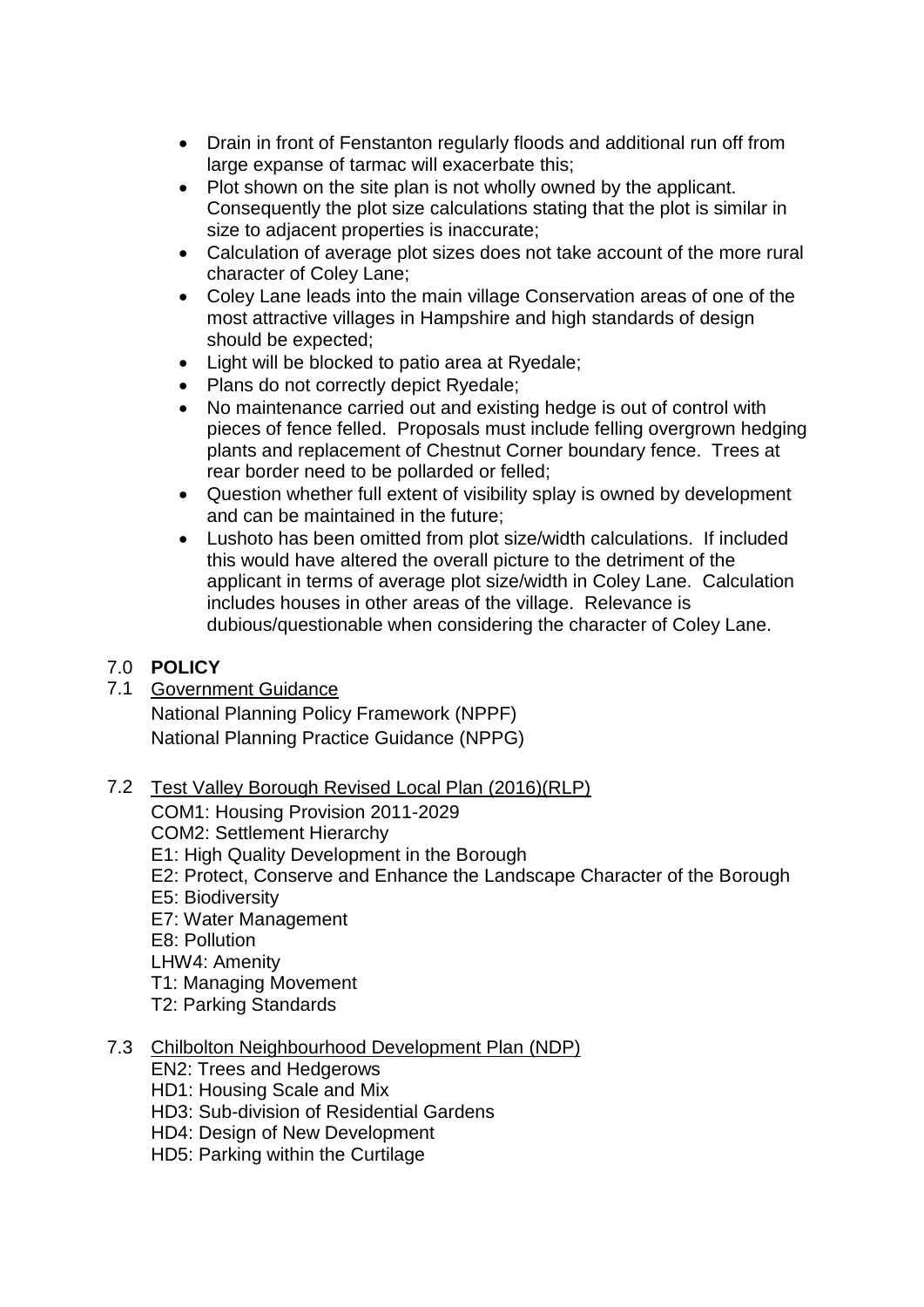Whilst the Chilbolton NDP has not yet been to Referendum and has therefore not been "made", an Examiner's Report and a Decision Statement have been published. The Government has indicated that no referenda shall take place until May 2021, but that once a Decision Statement has been published that the Neighbourhood Plan can be given significant weight in decision making, so far as the plan is material to a planning application. Therefore in accordance with paragraph 48 of the NPPF, it is considered that the local planning authority can give weight to the emerging NDP in the consideration of this planning application.

7.4 Supplementary Planning Documents (SPD) Chilbolton Village Design Statement

## 8.0 **PLANNING CONSIDERATIONS**

- 8.1 The main planning considerations are:
	- The principle of development
	- Character and appearance
	- Highway network
	- **•** Biodiversity
	- Water management
	- Amenity and pollution

## 8.2 **The principle of development**

The application site is located within the settlement boundary for Chilbolton, as defined by the RLP inset maps. Policy COM2 of the RLP allows for development and redevelopment within the boundaries of a settlement, subject to compliance with the other policies of the RLP. An assessment of the proposals against the other relevant policies of the RLP is provided below.

### 8.3 *Housing Scale and Mix*

In respect of housing mix and scale, it is noted that policy HD1 of the emerging Chilbolton NDP states that;

- 1) The number of homes built within Chilbolton over the 10 year plan period, should be about 20 homes, in line with the Housing Need Survey findings; and
- 2) The mix of any individual development should only be 1, 2 & 3-bedroom homes including apartments, semi-detached, terraced or bungalows
- 8.4 The proposal seeks to replace the existing four bedroom detached dwelling at the site with a four bedroom detached dwelling and a three bedroom detached dwelling. The proposal would therefore result in the net gain of one additional three bedroom dwelling. It is considered that this would accord with policy HD1 of the emerging NDP.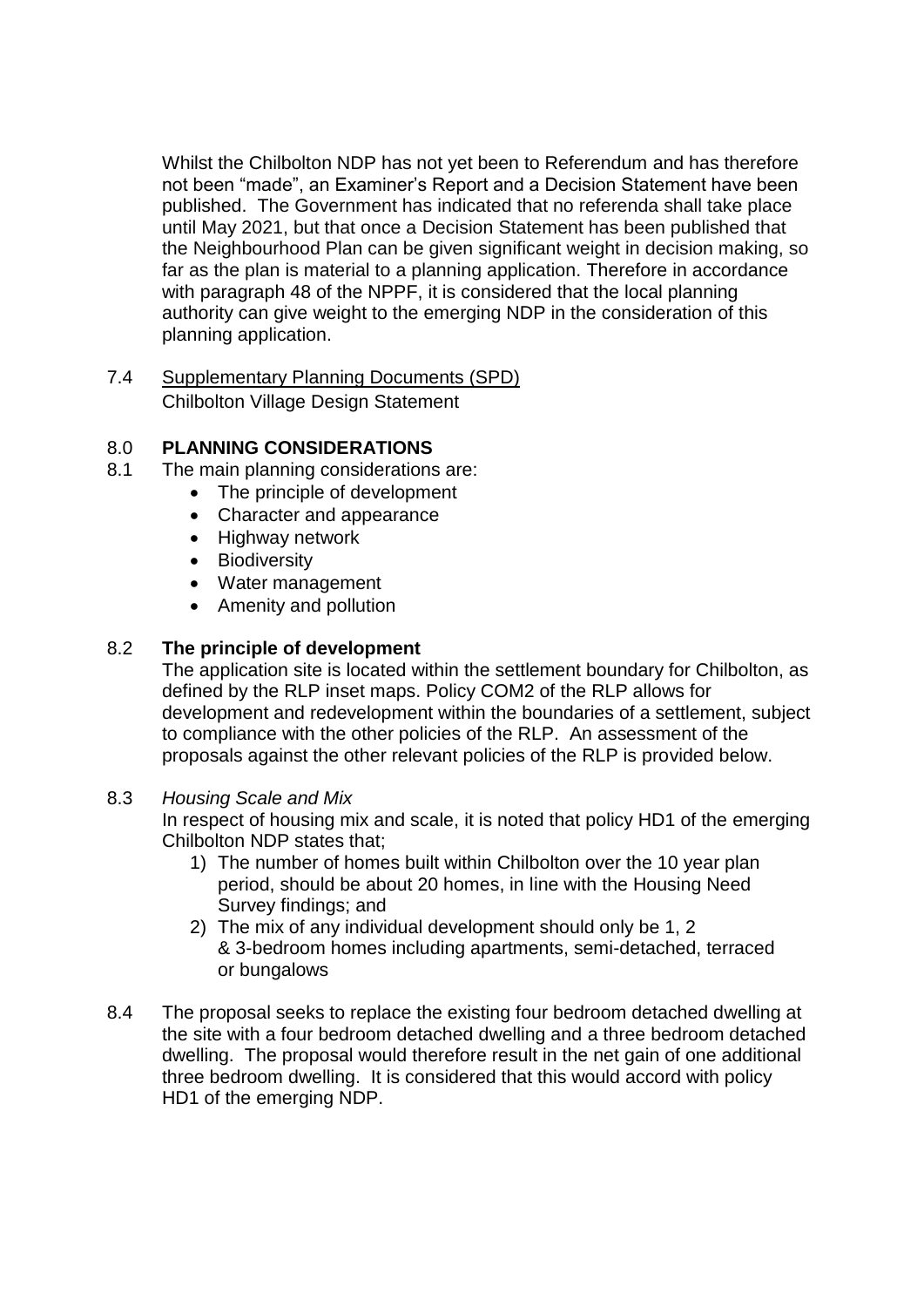### 8.5 **Character and appearance**

Policies E1 and E2 of the RLP seek to protect the landscape of the Borough through the provision of high quality development that integrates with and respects/complements the character of the area, and that does not have a detrimental impact on the appearance of the immediate area or landscape character, including through the retention/provision of appropriate landscaping and landscape features.

- 8.6 This section of Coley Lane (between Station Road and River View Close) is characterised by relatively large detached two storey dwellings (with the exception of the 1.5 storey dwelling at Sycamores) set within spacious verdant plots. However, this spaciousness is predominately to the fronts of the dwellings, which generally contain parking areas and soft landscaping, and to the rear of the plots, which is not fully appreciated in public views. The existing dwellings generally have limited spaciousness to the sides. The existing dwelling at Fenstanton does not follow this pattern of development. Whilst the existing dwellings within Chestnut Corner and at Glenside do not present themselves to Coley Lane, they can be appreciated in this street scene due to their elevated position, and they do fit with the characteristics of this part of Coley Lane.
- 8.7 The proposed development would consist of two detached two storey dwellings that would front onto Coley Lane. Their position within the site would follow the building line between 3 Chestnut Corner and Rydale, being slightly staggered. As with the adjacent pair of dwellings at Coles Croft and Rydale, the proposed dwellings would be elevated above Coley Lane due to the topography of the site, with a similar sloped/regraded and landscaped area to the front providing access, as well as parking and manoeuvring areas. The proposed dwellings would be positioned on lower ground levels to the existing dwelling, and as a result they would have a similar ridge height to the adjacent dwellings within the street scene. The front and main sections of the proposed dwellings themselves, in terms of their scale, appearance and materials would be appropriate for this street scene, where there is no particular uniformity in house style or design. Each of the proposed dwellings would have different finishes, with one being constructed entirely in brick work and one having tile hanging at first floor level. Similar differences in materials can be seen between the pair of dwellings at Coles Croft and Rydale. The proposed dwellings would also have rear projections which would add to their bulk, however these would be set in from the edges of the front sections of the dwellings, and therefore would not be immediately apparent from the public realm. Whilst the rear gardens serving the proposed dwellings may be somewhat smaller than those of surrounding properties, this would not be discernible in public views, and a good level of separation would remain between the proposed dwellings and the existing built form to the rear. Overall it is considered that the proposed development would reflect characteristics found at this part of Coley Lane that would enable the proposed dwellings to be in keeping with this street scene.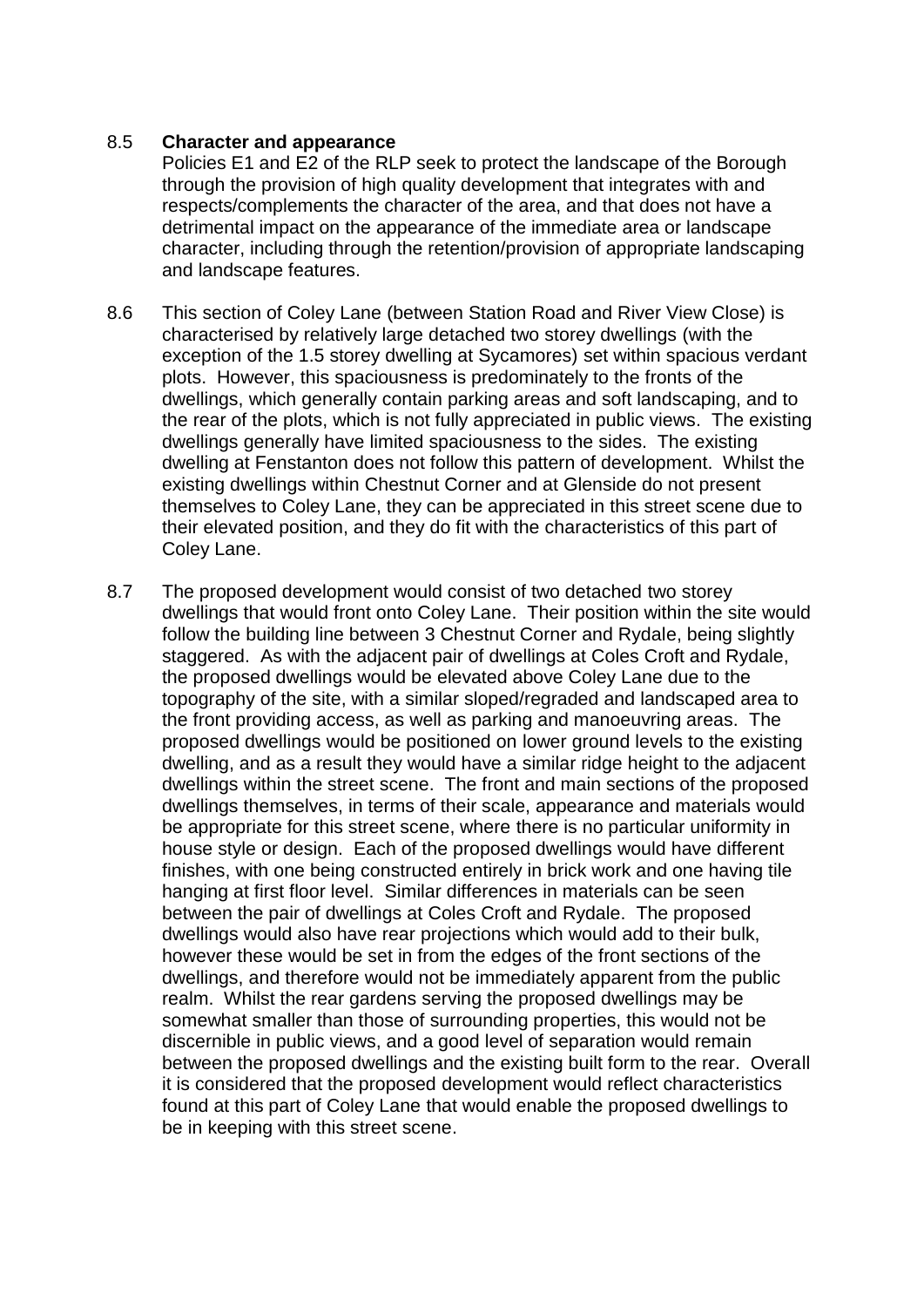- 8.8 Third parties have raised concerns that the submitted Plot Analysis report does not accurately show the application site, showing it to be bigger than it is by incorporating land to the south which is in the ownership of 2 Chestnut Corner. It is correct that this document is not consistent with the submitted site location plan in terms of the size/boundaries of the Fenstanton site, and therefore the results of the plot analysis may be inaccurate in respect of the comparisons of the proposed development with surrounding development. Limited weight has been given to this document in the assessment of the proposals as detailed above, however, and the application has been considered on the basis of the site as shown on the submitted site location plan and the site layout plans. These plans demonstrate that the proposed development would be acceptable, as detailed above.
- 8.9 The proposal would include a landscaping scheme that would see the retention of some existing landscape features (those of better quality) at the site, as well as the addition of new features, which would maintain a verdant frontage onto Coley Lane in keeping with this street scene. The proposals would also ensure that existing trees of amenity value, predominately those located on adjacent sites, can be retained. Conditions are recommended in respect of landscaping details and tree protection during construction.
- 8.10 Subject to suitable conditions, the proposal is considered to represent high quality development that integrates, respects and complements the character of the area, and in providing for the retention of important landscape features, as well as the provision of new landscaping and landscape features, it is considered that the proposals would not have a detrimental impact on the appearance of the area or the landscape character. The proposals would accord with RLP policies E1 and E2. It is considered that the proposals would also comply with policies HD3, HD4 and EN2 of the emerging Chilbolton NDP.

### 8.11 **Highways network**

Policy T1 of the RLP seeks to ensure that proposed developments are connected with existing and proposed pedestrian, cycle and public transport links to key destinations and networks, and that its impact on users of the networks is minimised. The development, in terms of layout and access, should also be safe, attractive, functional and accessible to all, and should not impact adversely on the function, safety or character of and accessibility to the highway network.

8.12 The proposed development would see the existing vehicular access being stopped up, and a repositioned shared access being provided to serve the proposed dwellings at the north eastern part of the site frontage. Within the site, a parking and manoeuvring area would also be provided. In respect of the proposed access and layout arrangements, the Highways Authority has reviewed the submitted vehicle tracking, and they consider that the proposed internal layout is acceptable in this regard. With regards to vehicular visibility splays at the proposed access, the submitted information has demonstrated that visibility splays of 2.4m x 33.7m can be achieved, and these would affect land either controlled by the applicant or the Highways Authority. The achievable visibility to the southwest falls short of the Highways Authority requirement of 2.4m x 35m. However, significant weight has been given within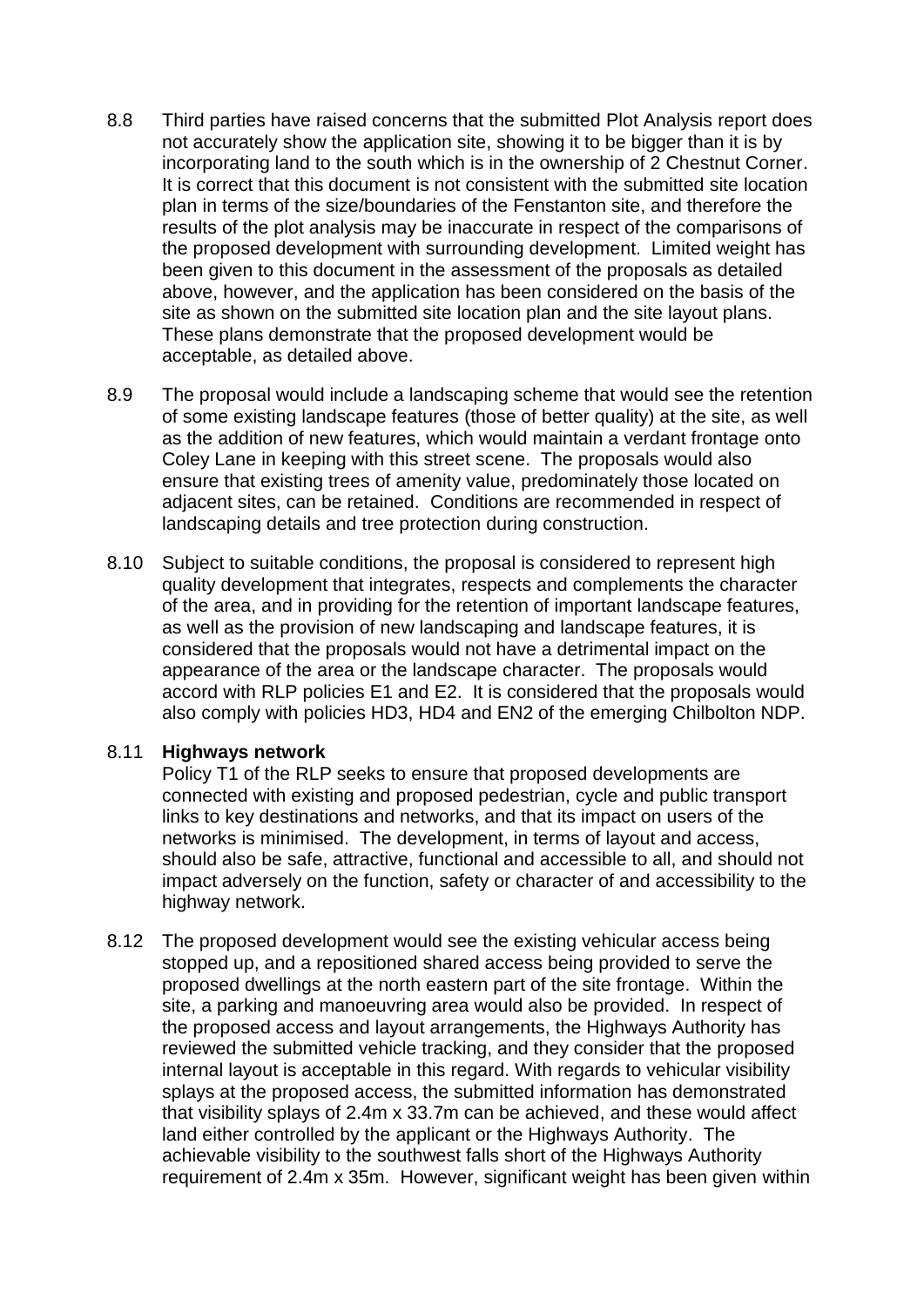the submitted transport assessments and by the Highways Authority to the nature of the existing highway, accident records, the limited vehicular visibility available from the existing western access, and the formalisation to a shared access which equates to an intensification of 1 additional dwelling. Following their assessment, the Highways Authority has confirmed that they are satisfied that the proposed access arrangement would provide sufficient vehicular visibility. The proposed access and layout would therefore not impact adversely on the highway network. A condition is recommended in respect of drainage from the proposed access, parking and manoeuvring areas.

- 8.13 Third parties have raised concerns with regards to inaccuracies within the submitted transport assessments and surveys. The Highways Authority has responded that whilst it is noted that at the time of the surveys there may have been some discrepancy between recorded and normal traffic volumes, the scale of the proposed development does not meet any kind of traffic generation thresholds that would give rise to concern, even if no traffic survey information was provided with the proposal in terms of traffic volume. This is not a requirement for a development of this scale. In line with this, there are no objections with regards to traffic generation impact.
- 8.14 RLP policy T2 also requires development to provide car parking in accordance with the Council's adopted standards as set out within Annexe G of the RLP. It is noted that policy HD5 of the emerging Chilbolton NDP requires that 4+ bedroom dwellings should be provided with four car parking spaces, which is a variation to the Council's adopted standards. The proposed development would make provision for three car parking spaces to serve the proposed three bedroom dwelling, and four car parking spaces to the serve the proposed four bedroom dwelling, together with manoeuvring space to enable vehicles to leave the site in a forward gear. This on site car parking provision is in accordance with the Council's adopted standards and the emerging NDP policy requirements. Additional car parking provision for visitors is not required by the RLP for schemes of less than 5 dwellings.
- 8.15 The proposed development would, subject to conditions, comply with RLP policies T1 and T2, and policy HD5 of the Chilbolton NDP.

#### 8.16 **Biodiversity**

Policy E5 (Biodiversity) of the RLP requires development to conserve, and where possible restore and/or enhance biodiversity.

8.17 The application is supported by two ecological reports. In respect of bats, the first report identified that the existing dwelling is a small opportunistic summer day roosting site of low conservation significance. It is however advised within the later of the two reports that all tiles and cladding have now been removed from the existing dwelling and soffit boxes opened. Two bat boxes have been erected on retained mature trees within the site as mitigation for the loss of the roost. The works to the site that would have affected bats have therefore already taken place, and Natural England accepted the licence application for these works. Therefore the proposed demolition of the existing dwelling would be unlikely to adversely affect bats.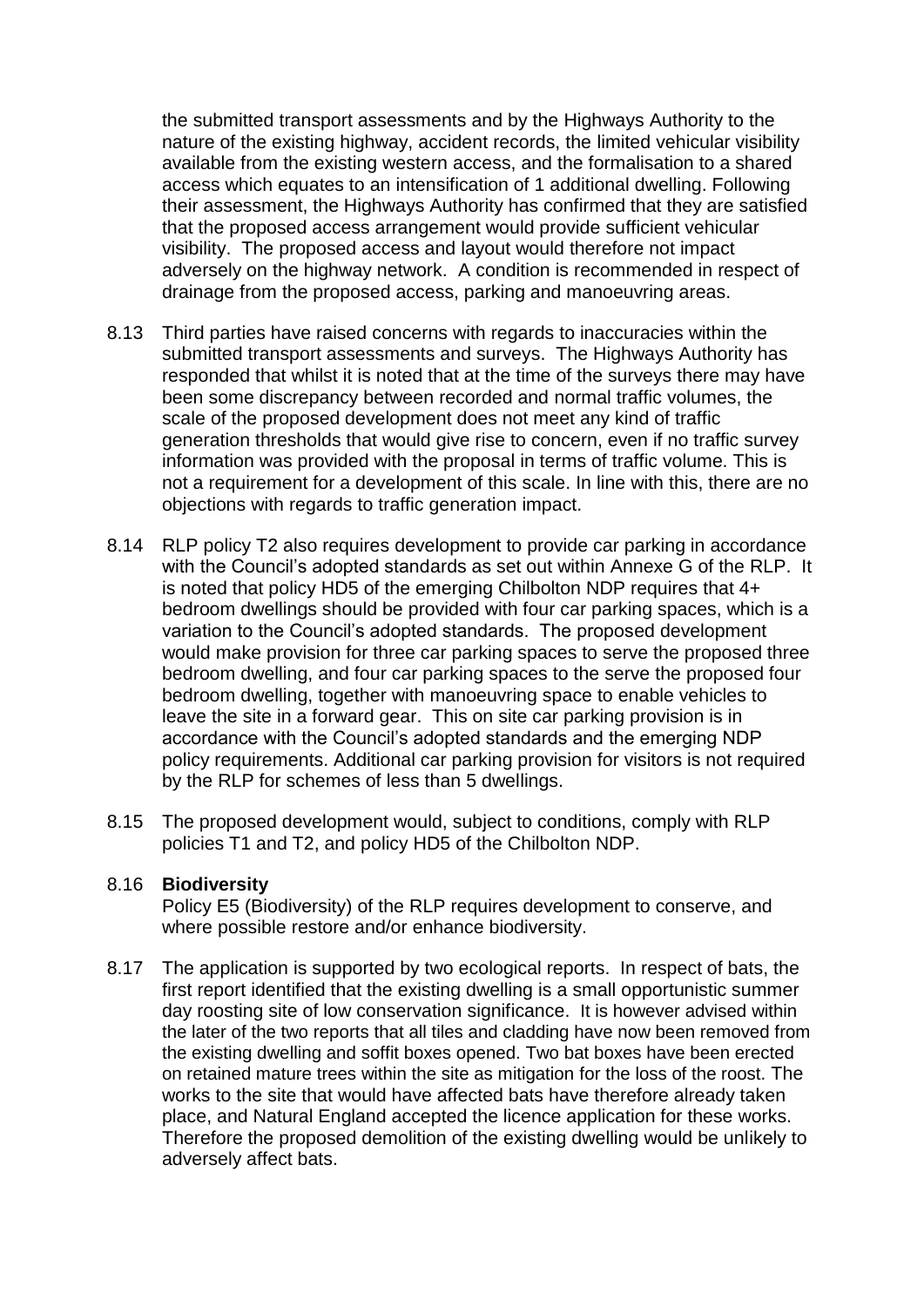- 8.18 The development would be likely to result in other ecological impacts to reptiles and nesting birds as identified in the submitted ecological reports, and a condition is therefore recommended in respect of securing the proposed avoidance and mitigation measures. These measures are also supported by Natural England. Additionally, the development presents opportunities for ecological enhancement, and some measures have been proposed. Further details of these are required, and a condition has been recommended in respect of this.
- 8.19 Subject to conditions, it is not considered that the proposed development would impact adversely on protected species or their habitats, and would comply with RLP policy E5.
- 8.20 *Nutrient Neutrality*

The water environment within the Solent region is one of the most important for wildlife in the United Kingdom. The Solent water environment is internationally important for its wildlife and is protected under the Water Environment Regulations and the Conservation of Habitats and Species Regulations, as well as national protection for many parts of the coastline and the sea. In an Advice Note received by the Local Planning Authority in March 2020 from Natural England it was advised there are high levels of nitrogen and phosphorus input into this water environment with sound evidence that these nutrients are causing eutrophication at these designated sites. These nutrient inputs are currently caused mostly by wastewater from existing housing and agricultural sources. The resulting dense mats of green algae are impacting on the Solent's protected habitats and bird species.

- 8.21 There is uncertainty as to whether new growth will further deteriorate designated sites. This issue has been subject to detailed work commissioned by local planning authorities in conjunction with Natural England, Environment Agency and water companies. Until this work is complete, the uncertainty remains and the potential for future housing development across the Solent region to exacerbate these impacts create a risk to their potential future conservation status.
- 8.22 As such, it is Natural England's view that there is a likely significant effect on the internationally designated sites in the Solent due to the increase in waste water from new development providing overnight accommodation. Natural England has advised that one way to address this issue is for new developments to achieve nutrient neutrality to ensure that new development does not add to existing nutrient burdens and that the scheme can be delivered in line with the Conservation of Habitats and Species Regulations 2017 (as amended).
- 8.23 The applicant has submitted a Nutrient Neutrality report which sets out that mains foul water drainage to Chilbolton waste water treatment plant is not available for this location, and that the existing dwelling has a historic drainage system (cesspit) with outfall that will be replaced with an efficient Package Treatment Plant and drainage field. The applicant has submitted information regarding the nutrient budget for the existing dwelling at the site, and for the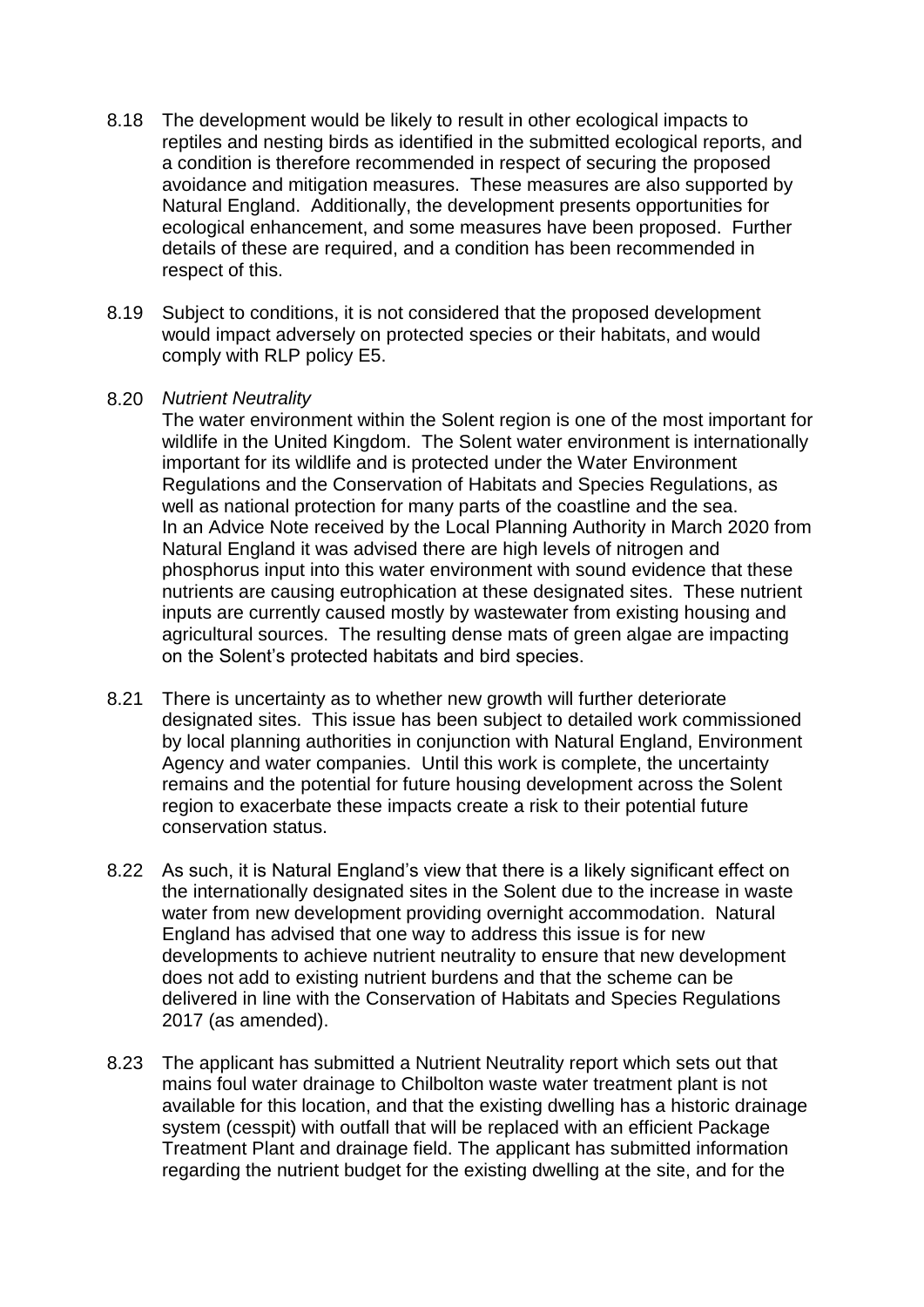proposed net gain of one dwelling, resulting in two dwellings at the site. The methodology used to calculate this is in accordance with Natural England guidance on this matter, including using the figure of 2.4 people per dwelling. In support of the proposed development the applicant has submitted a proposed nitrogen mitigation strategy. The proposed strategy comprises the use of a package treatment plant to serve the proposed dwellings. In summary the use of the package treatment plant, with a total nitrogen efficiency of 83.1%, in place of the inferior cess pit arrangement serving the existing dwelling, would result in a reduction in the existing nitrogen budget for the site, taking into account the proposed net gain of one dwelling. Natural England has reviewed the applicant's submission and has raised no objections to the proposals in respect of nutrient neutrality. A Habitat Regulations Assessment (HRA) has been prepared by the LPA and will be referred to Natural England. Natural England formal comments on the HRA are awaited at the time of writing this recommendation report. In order to secure the use and maintenance of the specifically proposed treatment plant, a condition is recommended.

8.24 Subject to conditions, and confirmation from Natural England regarding the LPA's HRA, the proposed development would not result in adverse effects on the Solent designated site through water quality impacts arising from nitrate generation and would comply with the Conservation of Habitats and Species Regulations 2017 and RLP policies E5 and E8.

### 8.25 **Water management**

RLP policy E7 sets out that development will be permitted provided that supporting criteria relating to the water environment are satisfied where relevant. The site is located in flood zone 1, which is the flood zone with the lowest risk of flooding. It is not considered that the proposed development would be at an adverse risk of flooding, or increase the risk of flooding elsewhere. Policy E7 of the RLP requires new homes to achieve a water consumption standard of no more than 110 litres per person per day in order to secure increased water efficiency. A condition to this effect has been recommended.

- 8.26 As set out above, it is proposed that foul sewage arising from the development would be disposed of via by a package treatment plant to replace the existing cesspit. This is considered an acceptable means of sewage disposal in the absence of mains drainage, and would accord with national guidance in this respect.
- 8.27 Overall it is considered that, subject to conditions, the proposal would have no adverse impacts on the water environment, and would comply with policy E7 of the RLP.

### 8.28 **Amenity**

Policy LHW4 of the RLP sets out that development will be permitted provided that; it provides for the privacy and amenity of its occupants and those of neighbouring properties; in the case of residential developments it provides for private open space in the form of gardens or communal open space which are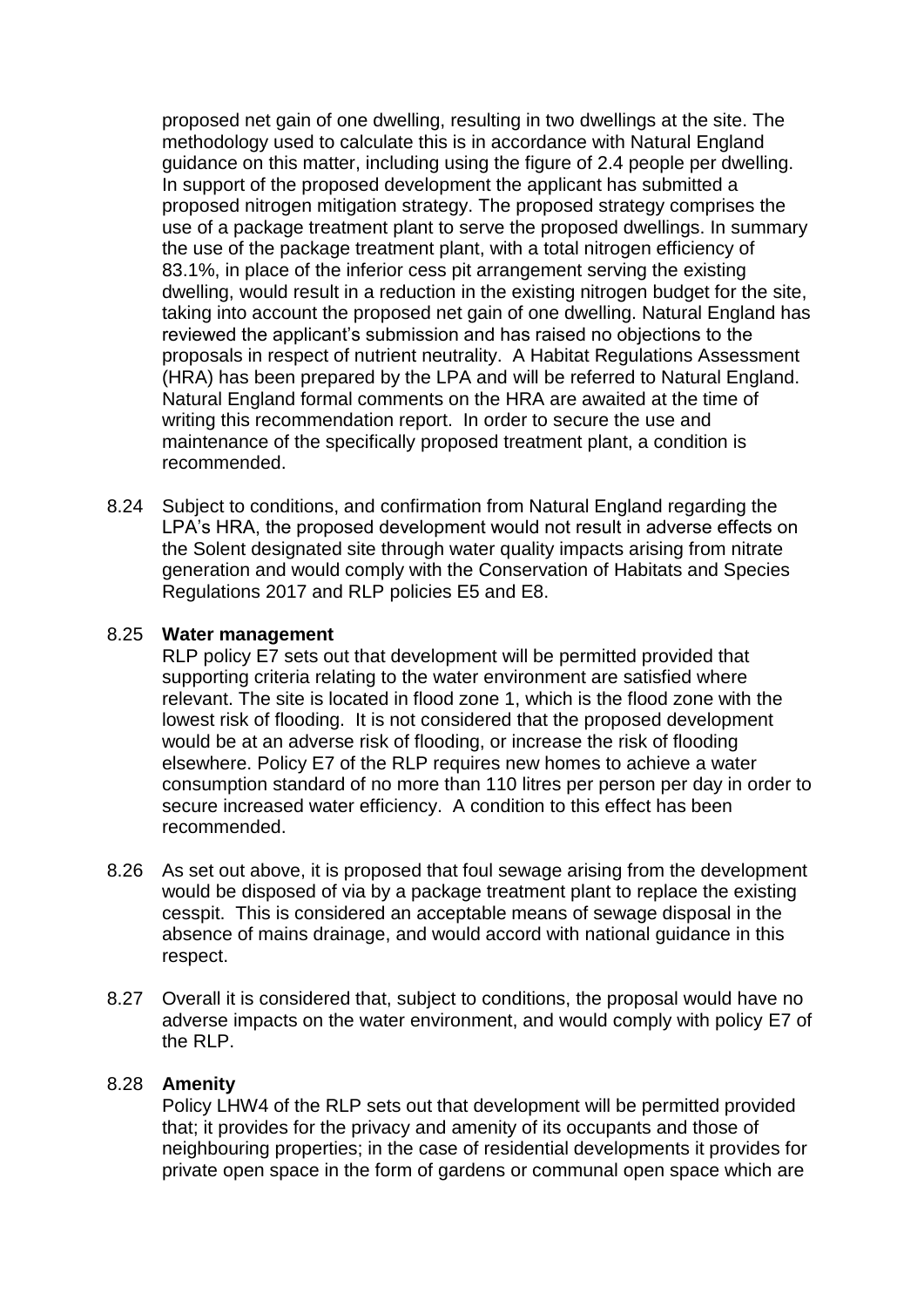appropriate for the needs of residents; and it does not reduce the levels of daylight and sunlight reaching new and existing properties or private open space to below acceptable levels.

8.29 The main neighbouring properties to consider in respect of the impacts of these proposals on residential amenity are 2 and 3 Chestnut Corner, to the south west of the site, and Rydale, to the north east. It is considered that the proposed development would be sufficiently separated from the other surrounding neighbouring properties by distance, topography and intervening features so as not to impact adversely on their residential amenity, in compliance with RLP policy LHW4.

#### 8.30 *2 and 3 Chestnut Corner*

Proposed plot 1 would be adjacent to the existing dwellings on Chestnut Corner, to the south and south west of the application site. These neighbouring properties are set behind existing vegetation on the common boundary that would be retained and any gaps filled, as shown on the submitted landscape plan. The proposed first floor window within the side elevation of plot 1 facing these neighbouring dwellings would serve a bathroom and would be obscurely glazed and fixed up to a height of 1.7m above floor level. A condition is recommended to secure this. The position of other windows within the proposed dwellings, including the windows serving the attic space, would be separated from and orientated towards these neighbouring properties and their private amenity areas such that they would not give rise to adverse overlooking. The same can be said for the existing windows within these neighbouring properties in terms of the potential for overlooking of the proposed dwellings and their private amenity areas – the relationship in this respect would not differ significantly from the existing situation between these neighbouring properties and Fenstanton. Due to the position of the proposed dwellings to the north east of these neighbouring properties, and the separation distances from existing windows, it is not considered that the proposals would result in any adverse impacts on daylight or sunlight.

### 8.31 *Rydale*

Proposed plot 2 would be adjacent to the existing dwelling at Rydale, to the north east. This neighbouring property was extended to the side closest to the application site following planning permission being granted in 1993 (application reference number TVN.04313/2), and this has been taken into account in this assessment. That extension provided a ground floor utility room which is the only window opening in the south west elevation of this neighbouring property. The boundary between proposed plot 2 and Ryedale consists of an existing hedge that would be retained with gaps filled, as shown on the submitted landscape plan. A retaining wall would also be necessary between proposed plot 2 and Ryedale, due to the proposed reduced ground levels. Proposed plot 2 would have windows in the north east elevation facing Ryedale at ground and first floor level. At first floor level, the window would serve a bathroom and would be obscurely glazed and fixed up to a height of 1.7m above floor level. A condition is recommended to secure this. Two rooflight windows would also be present in the roof slope to that side. In the south east (rear) elevation, proposed plot 2 would contain a dormer window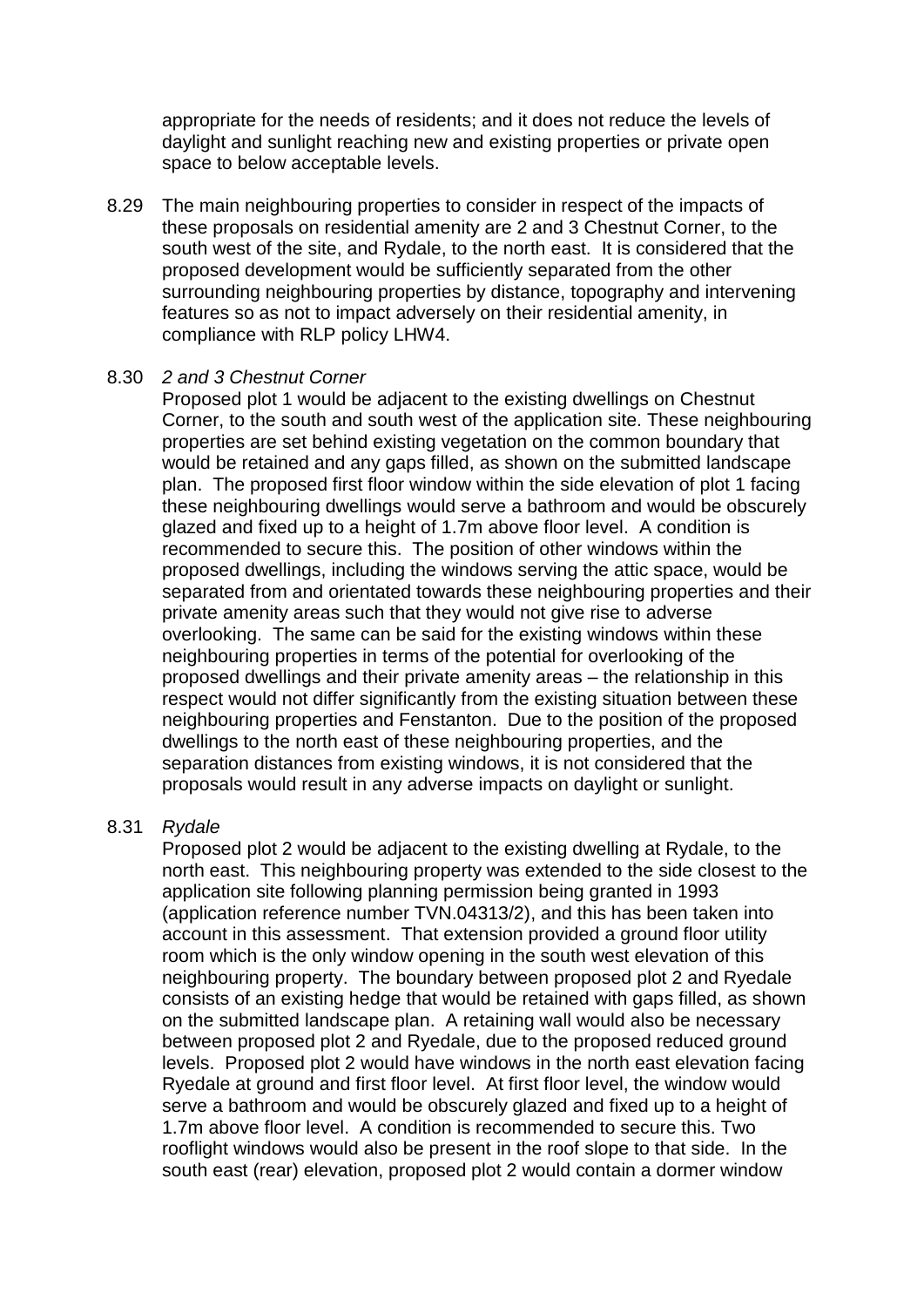within the roof slope serving a bedroom. It is considered that the proposed reduced ground level, retaining wall and hedging between plot 2 and Ryedale, and the blank side elevation of Ryedale at first floor level, would mean that there would be no adverse overlooking between the two properties. The windows within the rear elevation of proposed plot 2 would result in oblique views towards the rear garden of this neighbouring property, and views would predominately be directed towards the far end of their rear garden.

8.32 It is considered that proposed plot 2 would be sufficiently separated from windows serving primary living rooms within this neighbouring property so as not to result in any adverse loss of daylight. In respect of sunlight, the proposed plot 2 would be likely to cast a shadow over the rear garden of this neighbouring property, however this would not be until late afternoon, and it is not considered that this would have any adverse impacts in respect of a loss of sunlight.

### 8.33 *Proposed dwellings*

In view of the nature of the proposed windows within the side elevations of the proposed dwellings, being obscurely glazed and top opening, and in taking into account the proposed common boundary treatment between the two plots, being 2.1m high closed board fencing a trellising, as well as the staggered relationship between the two proposed dwellings, it is not considered that they would impact on each other's residential amenity in terms of a loss of privacy, daylight or sunlight.

- 8.34 The construction phase of the proposed development has the potential to result in noise and vibration. The regulation of such activities is controlled under other legislation and as such this is not necessary to be the subject of a condition with regard to policy E8 of the RLP.
- 8.35 Overall it is considered that the proposed development would have no adverse impacts on the residential amenity of neighbouring properties, and would accord with RLP policy LHW4.

### 8.36 **Other matters**

The Parish Council has raised concerns that the occupants of 2 Chestnut Corner were not notified of the application or amendments to it. Records indicate that this neighbouring property was notified of the application initially on the 25.10.2018 and again on the 16.10.2020 following the submission of amended plans.

### 9.0 **CONCLUSION**

9.1 It is considered that the proposed development would, subject to conditions and confirmation from Natural England regarding the Local Planning Authority's Habitats Regulation Assessment, be acceptable with regards to its impact on material planning considerations and would comply with the relevant policies of the Test Valley Borough Revised Local Plan 2016.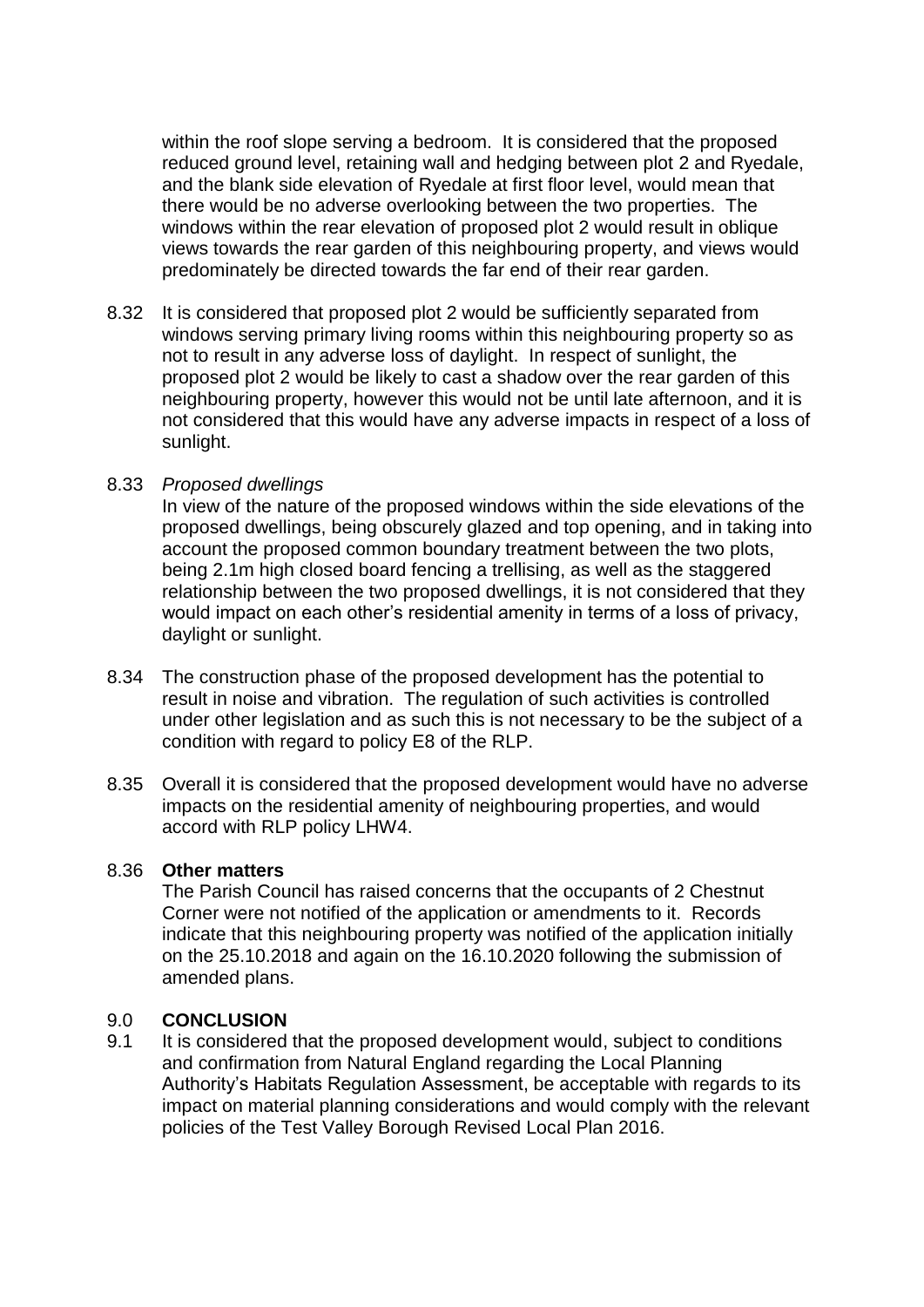9.2 In accordance with the Town and Country Planning (Pre-commencement Conditions) Regulations 2018, notice will be given to the applicant of the Local Planning Authority's intention to impose pre-commencement conditions in the form of conditions 3 and 4, below.

## 10.0 **RECOMMENDATION**

**Delegate to the Head of Planning and Building that subject to no objections being received from Natural England in respect of the Local Planning Authority's Habitats Regulation Assessment then PERMISSION subject to:**

- **1. The development hereby permitted shall be begun within three years from the date of this permission. Reason: To comply with the provision of Section 91 of the Town and Country Planning Act 1990 as amended by Section 51 of the Planning and Compulsory Purchase Act 2004.**
- **2. The development hereby permitted shall not be carried out except in complete accordance with the details shown on the submitted plans, numbers; 01M; 13B; 14B; 15C; 16B; 17B; 18A; 19; 20A; 21B Reason: For the avoidance of doubt and in the interests of proper planning.**
- **3. No development (including site clearance and any other preparatory works) shall take place until a scheme detailing how trees and hedgerows shown on the approved plans to be retained are to be protected has been submitted to and approved in writing by the Local Planning Authority. Such a scheme shall include a plan showing the location and specification of any protective fencing, ground protection or other precautionary measures as informed by British Standard 5837:2012. Such protection measures shall be installed prior to any other site operations and at least 2 working days notice shall be given to the Local Planning Authority. Tree protection installed in discharge of this condition shall be retained and maintained for the full duration of works or until such time as agreed in writing with the Local Planning Authority. No activities whatsoever shall take place within the protected areas without the prior written agreement of the Local Planning Authority. Reason: Details are required prior to the commencement of the development to ensure the enhancement of the development by the retention of existing trees and natural features during the construction phase in accordance with Test Valley Borough Revised Local Plan (2016) Policy E2.**
- **4. No development shall take place, including any demolition, until a Demolition and Construction Management Plan has been submitted to and approved in writing by the Local Planning Authority. This shall include:** 
	- **a) Details of contractor/delivery vehicle parking and areas for manoeuvring;**
	- **b) Details of the siting of the contractors' hut and areas to be used for the storage of materials;**
	- **c) Details of proposed lorry routing for vehicles accessing/departing the site.**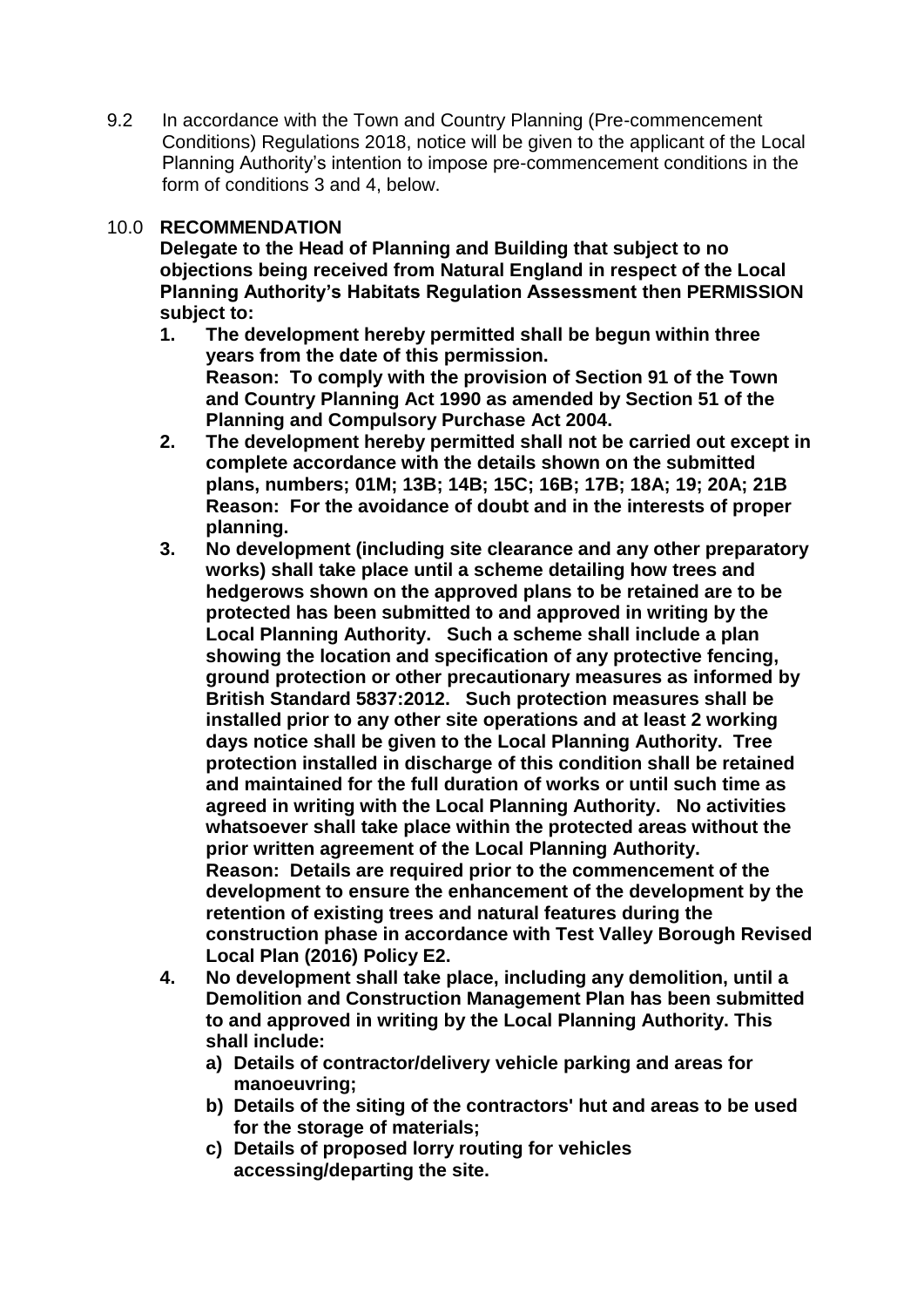**The development shall be carried out in accordance with the approved details.**

**Reason: Details are required prior to the development commencing in the interests of highway safety in accordance with Policy T1 of the Test Valley Borough Revised Local Plan (2016).**

- **5. No works shall take place for the proposed profiling of the site frontage until details have been submitted to and approved in writing by the Local Planning Authority. This should include details of the implications of this for existing vegetation, and should acknowledge any replacement landscaping. The development shall be carried out in accordance with the approved details. Reason: To ensure the enhancement of the development by the retention and provision of trees and natural features in accordance with Test Valley Borough Revised Local Plan (2016) Policy E2.**
- **6. The development hereby permitted shall not be occupied until the package treatment plant has been installed to service both of the dwellings hereby permitted. The package treatment plant shall be retained and maintained in accordance with the Addendum "Installation and maintenance of PTP" contained within the submitted "Nutrient neutrality report for residential development at Fenstanton, Coley Lane, Chilbolton" report (prepared by Earthcare Technical Ltd, reference ETL448/19, dated 11 February 2021). Reason: In order to avoid adverse impact on the Solent and Southampton Water SPA by way of additional nitrates emanating from the development in accordance with the Conservation of Habitats and Species Regulations 2017 and Test Valley Borough Revised Local Plan 2016 Policies E5 and E8.**
- **7. No development shall take place above DPC level of the development hereby permitted until samples and details of the materials to be used in the construction of all external surfaces hereby permitted have been submitted to and approved in writing by the Local Planning Authority. Development shall be carried out in accordance with the approved details. Reason: To ensure the development has a satisfactory external appearance in the interest of visual amenities in accordance with**
- **Test Valley Borough Revised Local Plan (2016) Policy E1. 8. Notwithstanding the details submitted, no development shall take place above DPC level of the development hereby permitted until full details of the hard and soft landscape works within the site have been submitted to and approved in writing by the Local Planning Authority. The details of the soft landscape works shall include: planting plans; written specifications (including cultivation and other operations associated with plant and grass establishment); schedules of plants, noting species, plant sizes and proposed numbers/densities. The details of the hard landscape works shall include: proposed finished levels or contours; means of enclosure;**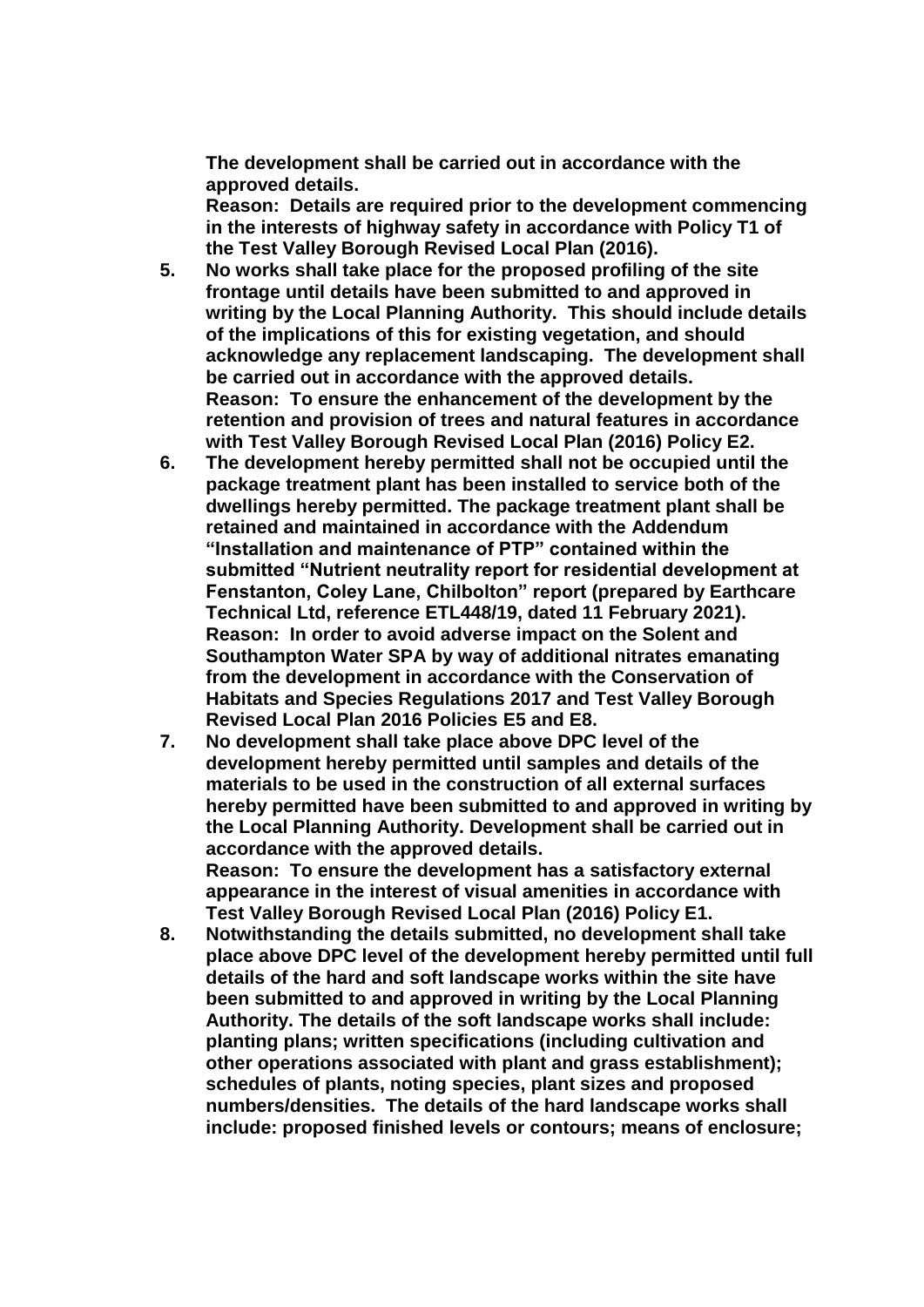**car parking layouts; other vehicle and pedestrian access and circulation areas; and hard surfacing materials. Details shall also include a landscape implementation programme and a management and maintenance plan for a minimum period of 5 years. The landscape works shall be implemented, managed and maintained in accordance with the approved details.**

**Reason: To ensure that landscaping and landscape features enable the development to positively integrate into the landscape character of the area and to ensure that arrangements for the long term management and maintenance of proposed landscaping have been made in accordance with Test Valley Borough Revised Local Plan (2016) Policy E2.**

**9. No development shall take place above DPC level of the development hereby permitted until full details of biodiversity enhancements to be incorporated into the development have been submitted to and approved in writing by the Local Planning Authority. Development shall be carried out in accordance with the approved details.** 

**Reason: To enhance biodiversity in accordance with Test Valley Borough Revised Local Plan (2016) Policy E5.**

**10. The development hereby permitted shall be carried out in accordance with the measures set out within Section 5.3 "Ecological Implication Avoidance and Mitigation" of the submitted Preliminary Ecological Appraisal report (prepared by Enims, dated October 2017).** 

**Reason: To avoid impacts to biodiversity in accordance with Test Valley Borough Revised Local Plan (2016) Policy E5.**

**11. The development hereby permitted shall not be occupied until the vehicle parking and manoeuvring areas and pedestrian routes as shown on the approved plans have been laid out and provided with a hardened, sealed and drained surface. Provision shall be made to direct run-off water from the hard surfaces to a permeable or porous area or surface within the curtilage of the development. Such areas shall be retained as such at all times, and the vehicle parking and manoeuvring spaces shall be reserved for such purposes at all times.**

**Reason: In the interests of highway safety in accordance with Test Valley Borough Revised Local Plan (2016) Policies T1 and T2.**

**12. The development hereby permitted shall not be occupied until the new access has been constructed and the visibility splays shown on drawing "020.0364.001 Revision B" as contained within the submitted Technical Note (prepared by Paul Basham Associates, reference 020.0364/TN/3, dated December 2020) have been provided. The visibility splays shall be maintained as such at all times. Within these visibility splays notwithstanding the provisions of the Town & Country Planning (General Permitted Development) Order 2015 (or any Order revoking and re-enacting that Order) no obstacles, including walls, fences and vegetation, shall exceed the height of 1 metres above the adjacent carriageway channel line at any time.**